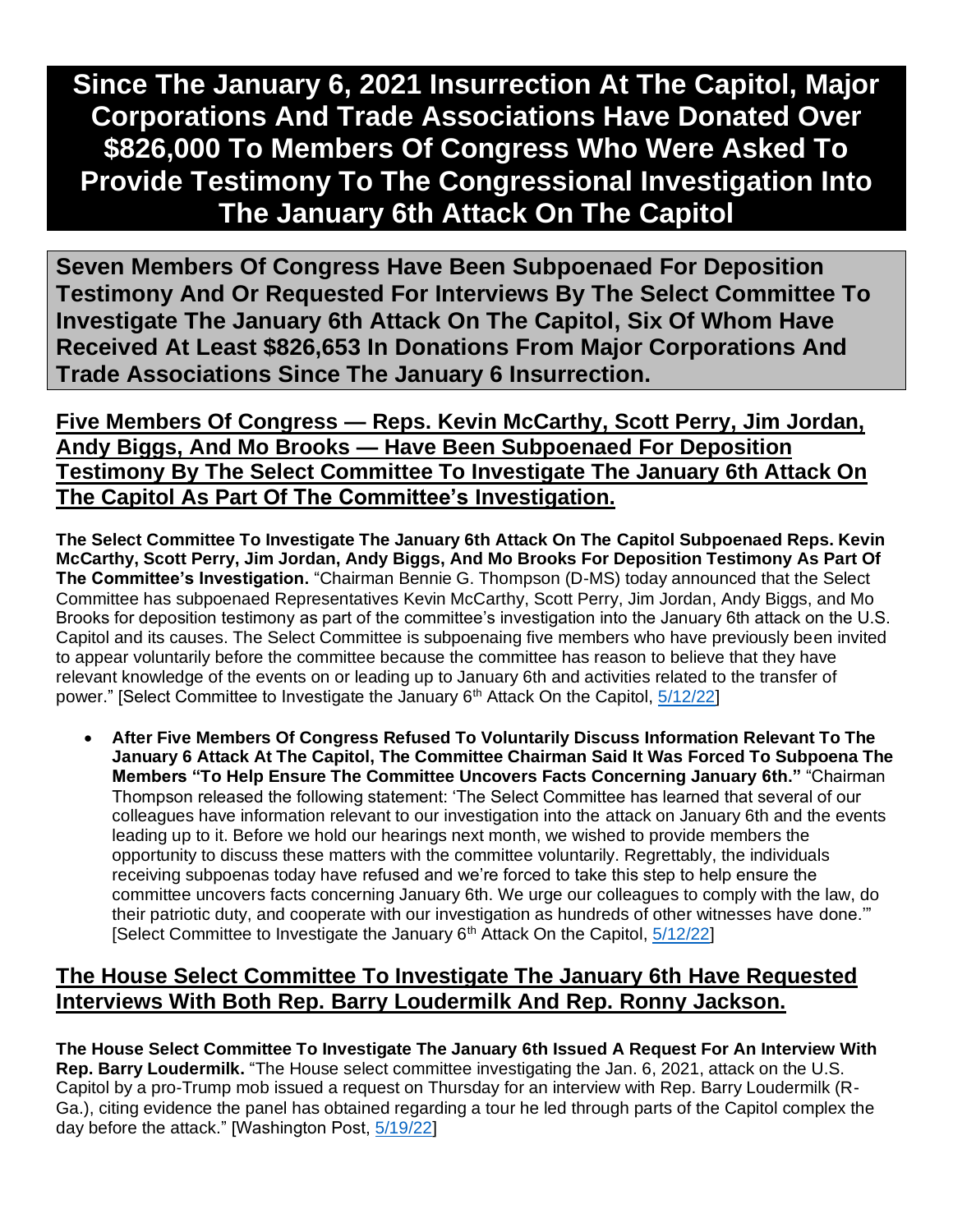**The House Select Committee To Investigate The January 6th Sent A Letter To Rep. Ronny Jackson To Request A Meeting.** "The House select committee investigating the Jan. 6 Capitol riot sent letters Monday asking three Republican lawmakers to cooperate with the panel and share what they know about the deadly attack. […] The committee's letter to Rep. Ronny Jackson, R-Texas, included text messages sent during the riot by members of the far-right militia group the Oath Keepers, saying that Jackson 'needs protection' because he 'has critical data to protect.' The committee wants to meet with the lawmakers next week, one month before the investigators plan to start unveiling their findings in a series of public hearings." [CNBC, [5/2/22\]](https://www.cnbc.com/2022/05/02/house-probe-of-jan-6-capitol-riot-contacts-gop-reps-jackson-brooks-biggs.html)

# **Major Corporations And Trade Associations, Including Home Depot, Boeing, Pfizer, And American Airlines, Have Donated \$533,500 To Rep. Kevin McCarthy Since The January 6, 2021, Insurrection At The Capitol.**

| <b>CONTRIBUTOR</b>                                                                                       | <b>RECIPIENT</b>       | <b>AMOUNT</b> |
|----------------------------------------------------------------------------------------------------------|------------------------|---------------|
| <b>American Bankers Association PAC</b>                                                                  | Kevin McCarthy (CA-23) | \$5,000       |
| Home Depot                                                                                               | Kevin McCarthy (CA-23) | \$10,000      |
| National Beer Wholesalers Association Political<br><b>Action Committee</b>                               | Kevin McCarthy (CA-23) | \$5,000       |
| <b>CULAC The PAC of Credit Union National</b><br>Association                                             | Kevin McCarthy (CA-23) | \$10,000      |
| <b>Boeing</b>                                                                                            | Kevin McCarthy (CA-23) | \$5,000       |
| The National Rural Electric Cooperative Association<br><b>Action Committee For Rural Electrification</b> | Kevin McCarthy (CA-23) | \$10,000      |
| The Associated Builders And Contractors Political<br><b>Action Committee</b>                             | Kevin McCarthy (CA-23) | \$5,000       |
| Raytheon Technologies                                                                                    | Kevin McCarthy (CA-23) | \$2,500       |
| <b>General Dynamics</b>                                                                                  | Kevin McCarthy (CA-23) | \$6,000       |
| <b>Lockheed Martin</b>                                                                                   | Kevin McCarthy (CA-23) | \$5,000       |
| National Cattlemen's Beef Association Political<br><b>Action Committee</b>                               | Kevin McCarthy (CA-23) | \$5,000       |
| Independent Insurance Agents & Brokers of<br>America, Inc. Political Action Committee                    | Kevin McCarthy (CA-23) | \$5,000       |
| <b>Marathon Petroleum</b>                                                                                | Kevin McCarthy (CA-23) | \$10,000      |
| The Farm Credit Council Political Action Committee                                                       | Kevin McCarthy (CA-23) | \$2,500       |
| Regions Financial                                                                                        | Kevin McCarthy (CA-23) | \$2,500       |
| National Shooting Sports Foundation, Inc. Political<br><b>Action Committee</b>                           | Kevin McCarthy (CA-23) | \$5,000       |
| UnitedHealth Group                                                                                       | Kevin McCarthy (CA-23) | \$10,000      |
| Crop Insurance Professionals Association PAC                                                             | Kevin McCarthy (CA-23) | \$5,000       |
| Valero Energy                                                                                            | Kevin McCarthy (CA-23) | \$10,000      |
| Mortgage Bankers Association PAC                                                                         | Kevin McCarthy (CA-23) | \$10,000      |
| National Association of Convenience Stores PAC                                                           | Kevin McCarthy (CA-23) | \$2,500       |
| Altria Group                                                                                             | Kevin McCarthy (CA-23) | \$10,000      |
| National Multifamily Housing Council Political Action<br>Committee                                       | Kevin McCarthy (CA-23) | \$5,000       |
| Chevron                                                                                                  | Kevin McCarthy (CA-23) | \$10,000      |
| <b>Build Political Action Committee of The National</b><br>Association of Home Builders                  | Kevin McCarthy (CA-23) | \$5,000       |
| Williams                                                                                                 | Kevin McCarthy (CA-23) | \$5,000       |
| National Apartment Association Political Action<br>Committee                                             | Kevin McCarthy (CA-23) | \$5,000       |
| American Academy of Dermatology Association<br><b>Political Action Committee</b>                         | Kevin McCarthy (CA-23) | \$10,000      |
| Northrop Grumman                                                                                         | Kevin McCarthy (CA-23) | \$5,000       |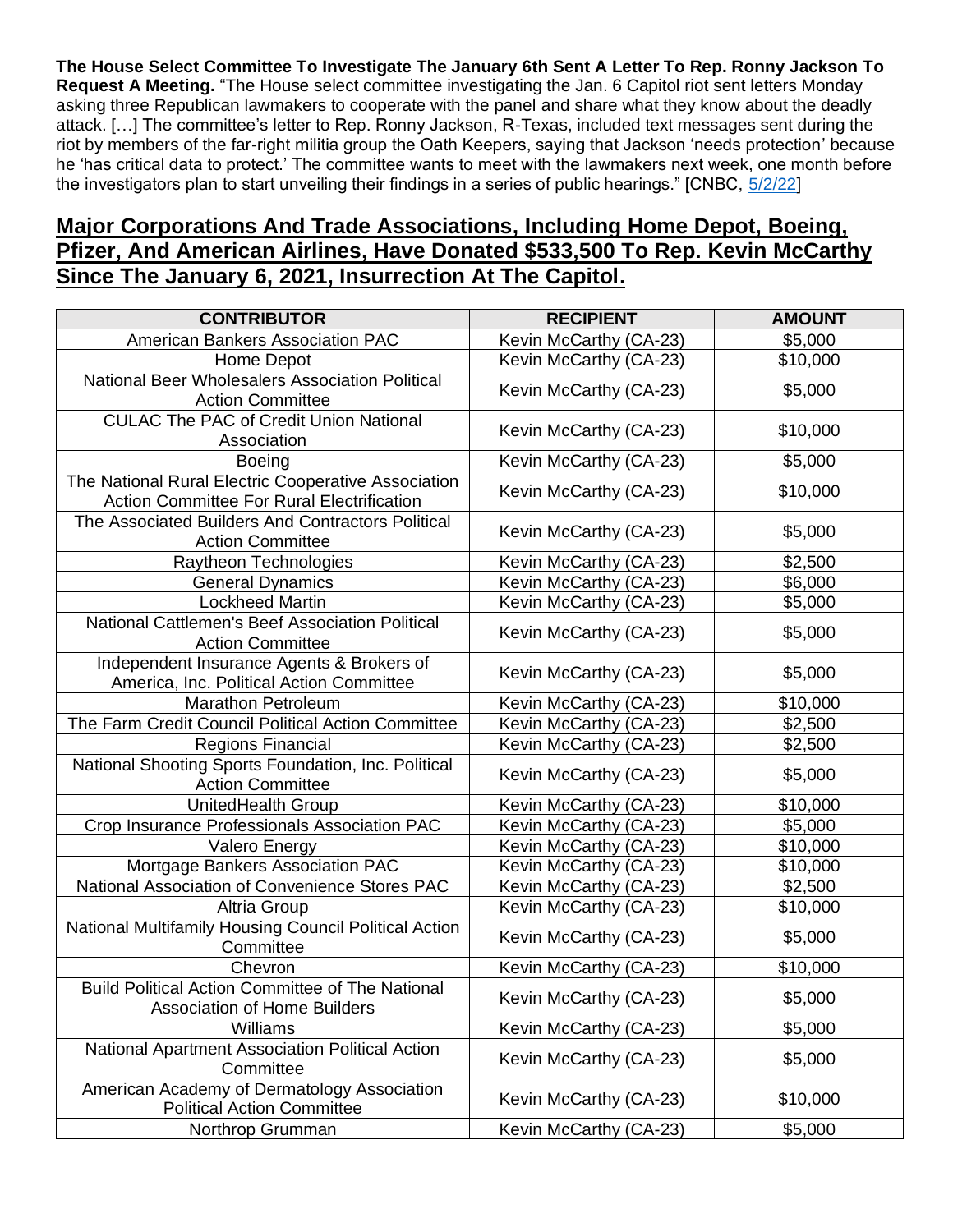| National Association of Mutual Insurance                                              |                        |          |
|---------------------------------------------------------------------------------------|------------------------|----------|
| <b>Companies PAC</b>                                                                  | Kevin McCarthy (CA-23) | \$10,000 |
| Exxon Mobil                                                                           | Kevin McCarthy (CA-23) | \$5,000  |
| FedEx                                                                                 | Kevin McCarthy (CA-23) | \$5,000  |
| Independent Community Bankers of America<br><b>Political Action Committee</b>         | Kevin McCarthy (CA-23) | \$5,000  |
| American Financial Services Association PAC                                           | Kevin McCarthy (CA-23) | \$5,000  |
| Comcast                                                                               | Kevin McCarthy (CA-23) | \$5,000  |
| Honeywell International                                                               | Kevin McCarthy (CA-23) | \$10,000 |
| <b>DaVita</b>                                                                         | Kevin McCarthy (CA-23) | \$10,000 |
| Huntington Ingalls Industries                                                         | Kevin McCarthy (CA-23) | \$5,000  |
| Wine And Spirits of America, Inc. PAC                                                 | Kevin McCarthy (CA-23) | \$5,000  |
| Deere                                                                                 | Kevin McCarthy (CA-23) | \$5,000  |
| Duke Energy                                                                           | Kevin McCarthy (CA-23) | \$10,000 |
| Pfizer                                                                                | Kevin McCarthy (CA-23) | \$5,000  |
| <b>American Airlines Group</b>                                                        | Kevin McCarthy (CA-23) | \$10,000 |
| <b>USAA</b>                                                                           | Kevin McCarthy (CA-23) | \$10,000 |
| <b>Occidental Petroleum</b>                                                           | Kevin McCarthy (CA-23) | \$10,000 |
| Merck                                                                                 | Kevin McCarthy (CA-23) | \$10,000 |
| National Association of Real Estate Investment                                        |                        |          |
| Trusts, Inc. Political Action Committee                                               | Kevin McCarthy (CA-23) | \$10,000 |
| Amgen                                                                                 | Kevin McCarthy (CA-23) | \$5,000  |
| Ford Motor                                                                            | Kevin McCarthy (CA-23) | \$10,000 |
| American Property Casualty Insurance Association<br><b>Political Action Committee</b> | Kevin McCarthy (CA-23) | \$10,000 |
| <b>CSX</b>                                                                            | Kevin McCarthy (CA-23) | \$5,000  |
| Federation of American Hospitals PAC                                                  | Kevin McCarthy (CA-23) | \$10,000 |
| American Resort Development Association Resort<br><b>Owners Coalition PAC</b>         | Kevin McCarthy (CA-23) | \$5,000  |
| NextEra Energy                                                                        | Kevin McCarthy (CA-23) | \$10,000 |
| National Ready Mixed Concrete Assn. PAC                                               | Kevin McCarthy (CA-23) | \$2,500  |
| <b>Energy Marketers of America Small Business</b><br><b>Committee PAC</b>             | Kevin McCarthy (CA-23) | \$4,500  |
| American Council of Life Insurers Political Action<br>Committee                       | Kevin McCarthy (CA-23) | \$10,000 |
| Ameren                                                                                | Kevin McCarthy (CA-23) | \$2,000  |
| <b>Abbott Laboratories</b>                                                            | Kevin McCarthy (CA-23) | \$10,000 |
| HollyFrontier                                                                         | Kevin McCarthy (CA-23) | \$5,000  |
| Johnson & Johnson                                                                     | Kevin McCarthy (CA-23) | \$5,000  |
| Aflac                                                                                 | Kevin McCarthy (CA-23) | \$5,000  |
| <b>ConocoPhillips</b>                                                                 | Kevin McCarthy (CA-23) | \$5,000  |
| Beef-PAC                                                                              | Kevin McCarthy (CA-23) | \$5,000  |
| POWERPAC of The Edison Electric Institute                                             | Kevin McCarthy (CA-23) | \$7,500  |
| Molina Healthcare                                                                     | Kevin McCarthy (CA-23) | \$10,000 |
| American Land Title Association Title Industry PAC                                    | Kevin McCarthy (CA-23) | \$2,500  |
| Eli Lilly                                                                             | Kevin McCarthy (CA-23) | \$2,500  |
| Centene                                                                               | Kevin McCarthy (CA-23) | \$10,000 |
| AbbVie                                                                                | Kevin McCarthy (CA-23) | \$5,000  |
| <b>HCA Healthcare</b>                                                                 | Kevin McCarthy (CA-23) | \$10,000 |
| American Seniors Housing Association                                                  | Kevin McCarthy (CA-23) | \$2,500  |
| <b>Southwest Airlines</b>                                                             | Kevin McCarthy (CA-23) | \$5,000  |
| <b>Walgreens Boots Alliance</b>                                                       | Kevin McCarthy (CA-23) | \$5,000  |
| Western Peanut Growers Association, Inc. Political<br><b>Action Committee</b>         | Kevin McCarthy (CA-23) | \$6,500  |
| Walmart                                                                               | Kevin McCarthy (CA-23) | \$2,500  |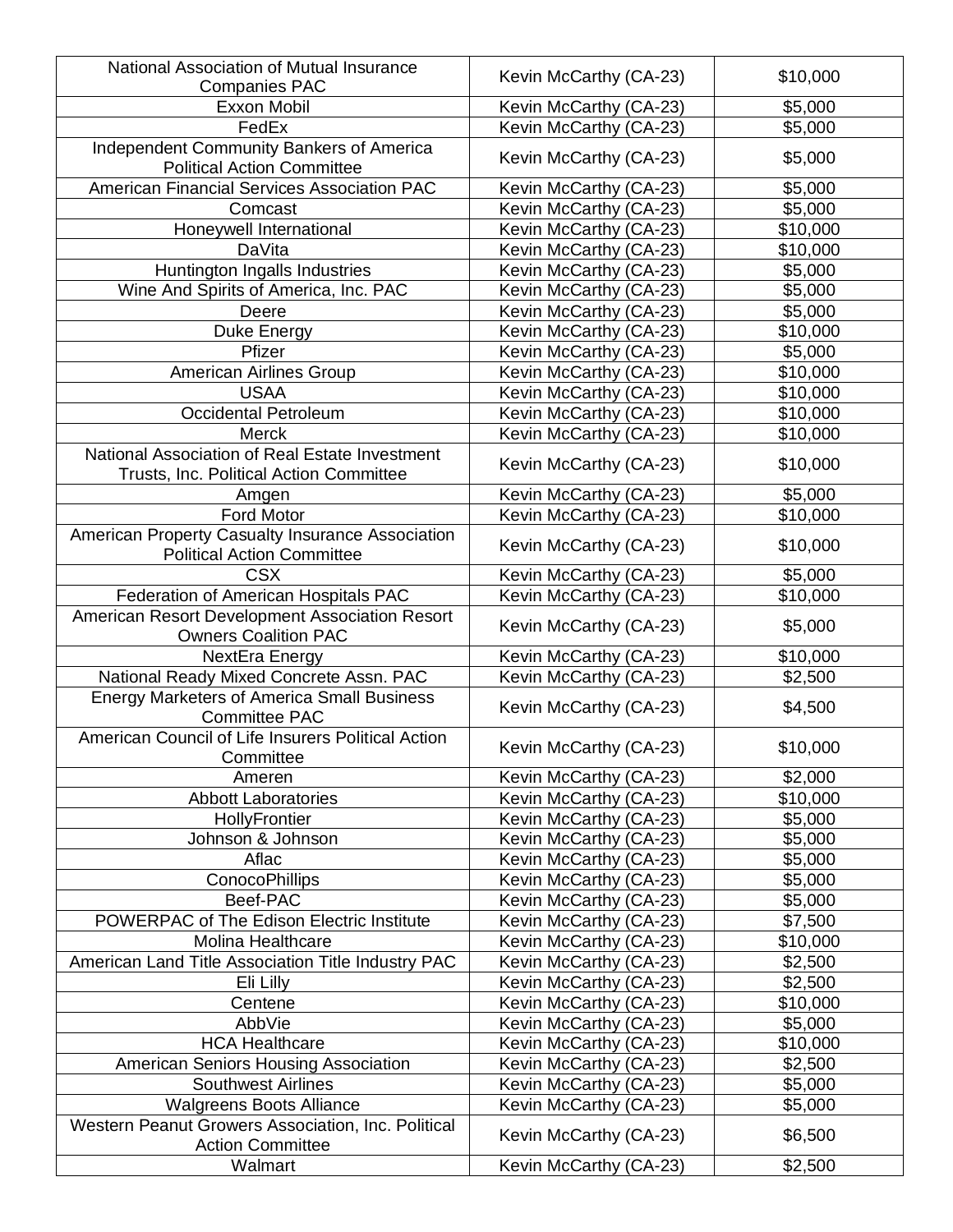| Nuclear Energy Institute Federal PAC                                                         | Kevin McCarthy (CA-23) | \$2,500   |
|----------------------------------------------------------------------------------------------|------------------------|-----------|
| <b>Tenet Healthcare</b>                                                                      | Kevin McCarthy (CA-23) | \$5,000   |
| <b>CTIA - The Wireless Association Political Action</b><br>Committee                         | Kevin McCarthy (CA-23) | \$1,000   |
| Portland Cement Association Inc.                                                             | Kevin McCarthy (CA-23) | \$2,500   |
| <b>IPAA Wildcatters Fund</b>                                                                 | Kevin McCarthy (CA-23) | \$2,500   |
| American Petroleum Institute Political Action<br>Committee                                   | Kevin McCarthy (CA-23) | \$5,000   |
| New York Life Insurance                                                                      | Kevin McCarthy (CA-23) | \$2,500   |
| National Association of Manufacturers PAC                                                    | Kevin McCarthy (CA-23) | \$2,500   |
| <b>Halliburton</b>                                                                           | Kevin McCarthy (CA-23) | \$2,500   |
| <b>Universal Health Services</b>                                                             | Kevin McCarthy (CA-23) | \$5,000   |
| Procter & Gamble                                                                             | Kevin McCarthy (CA-23) | \$2,500   |
| American Gaming Association Political Action<br>Committee                                    | Kevin McCarthy (CA-23) | \$2,500   |
| <b>Pharmaceutical Research &amp; Manufacturers of</b><br>America Better Government Committee | Kevin McCarthy (CA-23) | \$1,000   |
| eBay                                                                                         | Kevin McCarthy (CA-23) | $-$2,500$ |
| <b>TOTAL:</b>                                                                                |                        | \$533,500 |

[Accountable.US, Corporate Donations Tracker, Accessed [5/13/22\]](https://www.accountable.us/corporate-donations-tracker/)

# **Major Corporations And Trade Associations, Including Boeing And UPS, Have Donated \$27,374 To Rep. Scott Perry Since The January 6, 2021, Insurrection At The Capitol.**

| <b>CONTRIBUTOR</b>                                                                             | <b>RECIPIENT</b>    | <b>AMOUNT</b> |
|------------------------------------------------------------------------------------------------|---------------------|---------------|
| <b>Boeing</b>                                                                                  | Scott Perry (PA-10) | \$2,000       |
| National Automobile Dealers Association Political<br><b>Action Committee</b>                   | Scott Perry (PA-10) | \$5,000       |
| Associated Builders and Contractors, Inc. Political<br><b>Action Committee</b>                 | Scott Perry (PA-10) | \$2,500       |
| Raytheon Technologies                                                                          | Scott Perry (PA-10) | \$2,000       |
| Independent Insurance Agents & Brokers of<br>America, Inc. Political Action Committee          | Scott Perry (PA-10) | \$2,500       |
| <b>UPS</b>                                                                                     | Scott Perry (PA-10) | \$2,000       |
| National Shooting Sports Foundation, Inc. Political<br><b>Action Committee</b>                 | Scott Perry (PA-10) | \$1,000       |
| <b>Build Political Action Committee of The National</b><br><b>Association of Home Builders</b> | Scott Perry (PA-10) | \$2,500       |
| Wine And Spirits Wholesalers of America, Inc.<br><b>Political Action Committee</b>             | Scott Perry (PA-10) | \$1,000       |
| National Ready Mixed Concrete Assn. PAC                                                        | Scott Perry (PA-10) | \$2,500       |
| Owner-Operator Independent Drivers Assn Inc<br><b>Political Action Committee</b>               | Scott Perry (PA-10) | \$2,500       |
| Independent Electrical Contractors Inc PAC                                                     | Scott Perry (PA-10) | \$1,000       |
| National Tank Truck Carriers Inc Political Action<br>Committee                                 | Scott Perry (PA-10) | \$874         |
| <b>TOTAL:</b>                                                                                  |                     | \$27,374      |

[Accountable.US, Corporate Donations Tracker, Accessed [5/13/22\]](https://www.accountable.us/corporate-donations-tracker/)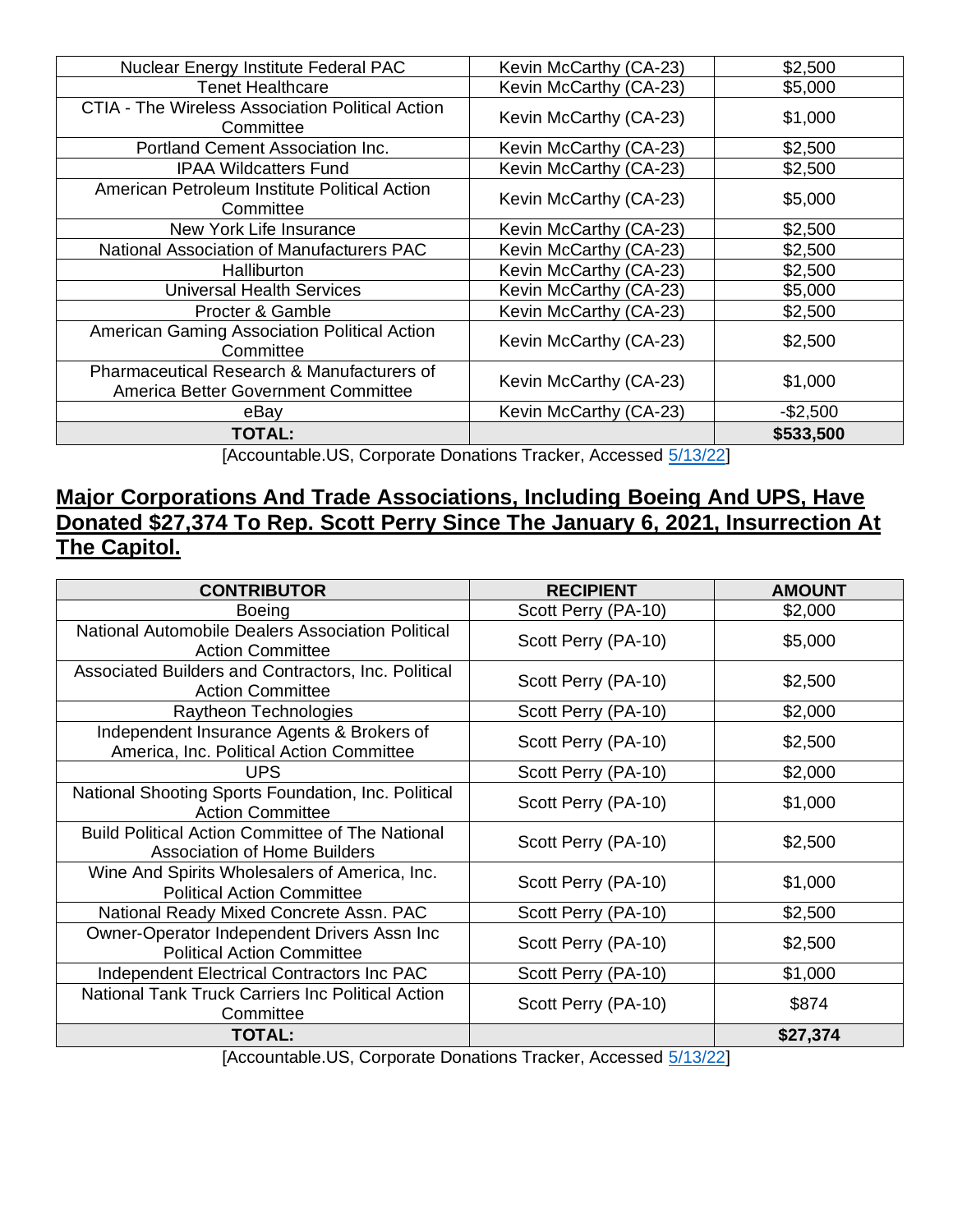# **Major Corporations And Trade Associations, Including Verizon Communications, Have Donated \$35,500 To Rep. Jim Jordan Since The January 6, 2021, Insurrection At The Capitol.**

| <b>CONTRIBUTOR</b>                                                                                       | <b>RECIPIENT</b>                                            | <b>AMOUNT</b> |
|----------------------------------------------------------------------------------------------------------|-------------------------------------------------------------|---------------|
| National Beer Wholesalers Association Political<br><b>Action Committee</b>                               | Jim Jordan (OH-4)                                           | \$7,500       |
| The National Rural Electric Cooperative Association<br><b>Action Committee For Rural Electrification</b> | Jim Jordan (OH-4)                                           | \$1,000       |
| Associated Builders And Contractors, Inc. Political<br><b>Action Committee</b>                           | Jim Jordan (OH-4)                                           | \$5,000       |
| Independent Insurance Agents & Brokers of<br>America, Inc. Political Action Committee                    | Jim Jordan (OH-4)                                           | \$5,000       |
| National Shooting Sports Foundation, Inc. Political<br><b>Action Committee</b>                           | Jim Jordan (OH-4)                                           | \$2,500       |
| National Association of Convenience Stores<br><b>Political Action Committee</b>                          | Jim Jordan (OH-4)                                           | \$2,500       |
| <b>Build Political Action Committee of The National</b><br><b>Association of Home Builders</b>           | Jim Jordan (OH-4)                                           | $-$2,500$     |
| National Association of Broadcasters Political Action<br>Committee                                       | Jim Jordan (OH-4)                                           | \$3,000       |
| Wine And Spirits Wholesalers of America, Inc.<br><b>Political Action Committee</b>                       | Jim Jordan (OH-4)                                           | \$5,000       |
| <b>Verizon Communications</b>                                                                            | Jim Jordan (OH-4)                                           | $-$2,000$     |
| Trucking Political Action Committee of The<br>American Trucking Associations Inc.                        | Jim Jordan (OH-4)                                           | \$2,500       |
| Ohio Credit Union League Political Action<br>Committee                                                   | Jim Jordan (OH-4)                                           | \$5,000       |
| <b>Pharmaceutical Research &amp; Manufacturers of</b><br>America Better Government Committee             | Jim Jordan (OH-4)                                           | \$1,000       |
| <b>TOTAL:</b>                                                                                            | cuptable LIO, Osmanata Depatiens Tracker, Associate (40/00) | \$35,500      |

[Accountable.US, Corporate Donations Tracker, Accessed [5/13/22\]](https://www.accountable.us/corporate-donations-tracker/)

## **Major Corporations And Trade Associations, Including Lockheed Martin And The Burger King Franchisee PAC, Have Donated \$4,000 To Rep. Andy Biggs Since The January 6, 2021, Insurrection At The Capitol.**

| <b>CONTRIBUTOR</b>                                                             | <b>RECIPIENT</b>  | <b>AMOUNT</b> |
|--------------------------------------------------------------------------------|-------------------|---------------|
| <b>Lockheed Martin</b>                                                         | Andy Biggs (AZ-5) | \$1,000       |
| National Shooting Sports Foundation, Inc. Political<br><b>Action Committee</b> | Andy Biggs (AZ-5) | \$1,000       |
| <b>Burger King Franchisee PAC</b>                                              | Andy Biggs (AZ-5) | \$2,000       |
| <b>TOTAL:</b>                                                                  |                   | \$4,000       |

[Accountable.US, Corporate Donations Tracker, Accessed [5/13/22\]](https://www.accountable.us/corporate-donations-tracker/)

# **Major Corporations And Trade Associations, Including Home Depot, UPS, And Delta, Have Donated \$127,400 To Rep. Barry Loudermilk Since The January 6, 2021, Insurrection At The Capitol.**

| <b>CONTRIBUTOR</b>                                                         | <b>RECIPIENT</b>         | <b>AMOUNT</b> |
|----------------------------------------------------------------------------|--------------------------|---------------|
| National Beer Wholesalers Association Political<br><b>Action Committee</b> | Barry Loudermilk (GA-11) | \$2,500       |
| American Bankers Association PAC                                           | Barry Loudermilk (GA-11) | \$2,500       |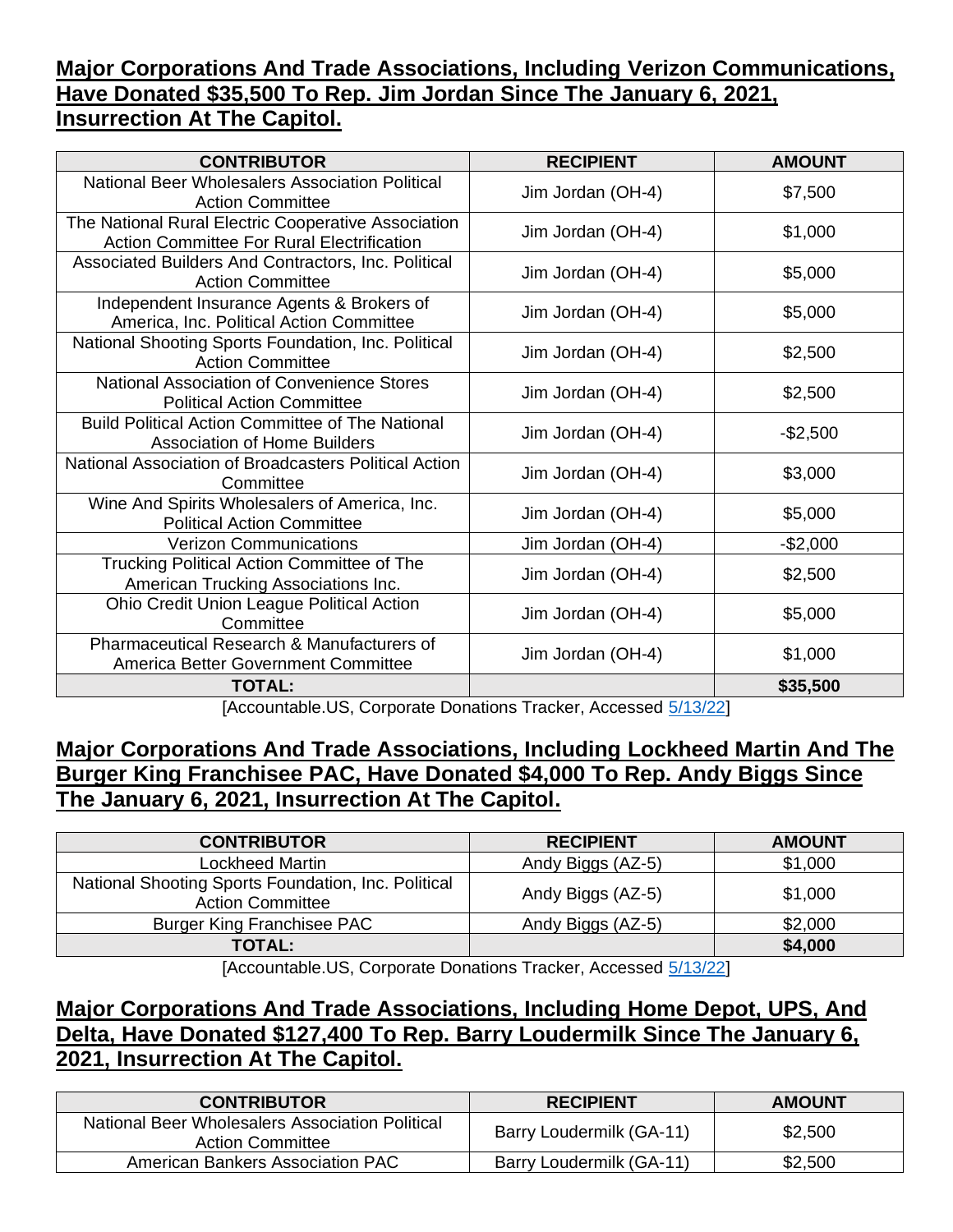| Home Depot                                                                                 | Barry Loudermilk (GA-11) | \$5,000   |
|--------------------------------------------------------------------------------------------|--------------------------|-----------|
| National Automobile Dealers Association Political<br><b>Action Committee</b>               | Barry Loudermilk (GA-11) | \$5,000   |
| <b>CULAC The PAC of Credit Union National</b><br>Association                               | Barry Loudermilk (GA-11) | \$10,000  |
| <b>Lockheed Martin</b>                                                                     | Barry Loudermilk (GA-11) | \$7,000   |
| <b>UPS</b>                                                                                 | Barry Loudermilk (GA-11) | \$2,500   |
| Associated Builders And Contractors, Inc. Political<br><b>Action Committee</b>             | Barry Loudermilk (GA-11) | \$2,500   |
| AT&T                                                                                       | Barry Loudermilk (GA-11) | \$3,000   |
| Independent Insurance Agents & Brokers of<br>America, Inc. Political Action Committee      | Barry Loudermilk (GA-11) | \$2,500   |
| National Shooting Sports Foundation, Inc. Political<br><b>Action Committee</b>             | Barry Loudermilk (GA-11) | \$2,000   |
| American Society of Anesthesiologists Political<br><b>Action Committee</b>                 | Barry Loudermilk (GA-11) | \$2,000   |
| Regions Financial                                                                          | Barry Loudermilk (GA-11) | \$6,000   |
| National Multifamily Housing Council Political Action<br>Committee                         | Barry Loudermilk (GA-11) | \$4,000   |
| National Association of Convenience Stores<br><b>Political Action Committee</b>            | Barry Loudermilk (GA-11) | \$2,500   |
| Mortgage Bankers Association Political Action<br>Committee                                 | Barry Loudermilk (GA-11) | \$10,000  |
| National Apartment Association Political Action<br>Committee                               | Barry Loudermilk (GA-11) | \$5,000   |
| National Association of Mutual Insurance<br><b>Companies PAC</b>                           | Barry Loudermilk (GA-11) | \$2,000   |
| Independent Community Bankers of America<br><b>Political Action Committee</b>              | Barry Loudermilk (GA-11) | \$3,500   |
| American Financial Services Association PAC                                                | Barry Loudermilk (GA-11) | \$7,000   |
| Delta Air Lines                                                                            | Barry Loudermilk (GA-11) | \$2,500   |
| <b>LPL Financial Holdings</b>                                                              | Barry Loudermilk (GA-11) | \$1,000   |
| Aflac                                                                                      | Barry Loudermilk (GA-11) | \$5,000   |
| <b>Finseca PAC</b>                                                                         | Barry Loudermilk (GA-11) | \$2,500   |
| <b>Wells Fargo</b>                                                                         | Barry Loudermilk (GA-11) | \$2,500   |
| American Hotel And Lodging Association Political<br><b>Action Committee</b>                | Barry Loudermilk (GA-11) | \$2,500   |
| <b>Truist Financial</b>                                                                    | Barry Loudermilk (GA-11) | \$5,000   |
| <b>Publix Super Markets</b>                                                                | Barry Loudermilk (GA-11) | \$2,000   |
| <b>PNC Financial Services Group</b>                                                        | Barry Loudermilk (GA-11) | \$5,000   |
| National Association of Residential Property<br>Managers, Inc. Political Action Committee  | Barry Loudermilk (GA-11) | \$1,000   |
| Southern                                                                                   | Barry Loudermilk (GA-11) | \$2,500   |
| Securities Industry And Financial Markets<br><b>Association Political Action Committee</b> | Barry Loudermilk (GA-11) | \$1,500   |
| Wholesale & Specialty Insurance Association<br>(WSIA) PAC                                  | Barry Loudermilk (GA-11) | \$2,500   |
| <b>Consumer Bankers Association Political Action</b><br>Committee, The                     | Barry Loudermilk (GA-11) | \$1,000   |
| <b>Fifth Third Bancorp</b>                                                                 | Barry Loudermilk (GA-11) | \$1,000   |
| <b>Discover Financial Services</b>                                                         | Barry Loudermilk (GA-11) | \$1,000   |
| American Securities Association Political Action<br>Committee                              | Barry Loudermilk (GA-11) | \$2,900   |
| <b>Global Payments</b>                                                                     | Barry Loudermilk (GA-11) | \$1,500   |
| Morgan Stanley                                                                             | Barry Loudermilk (GA-11) | $-$2,000$ |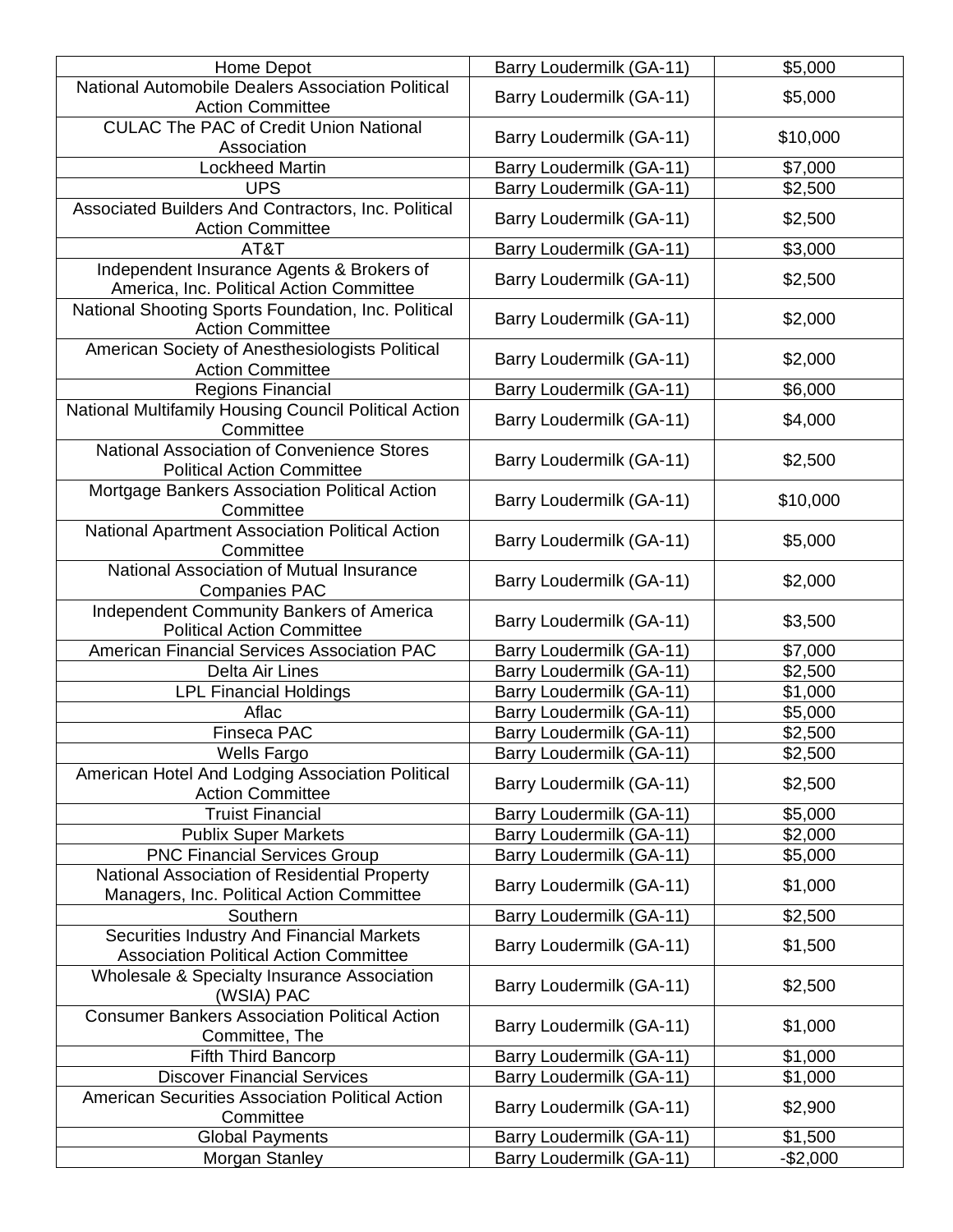| <b>TOTAL:</b>        |  |  |                             | \$127,400 |
|----------------------|--|--|-----------------------------|-----------|
| $\cdots$<br>. .<br>. |  |  | $\sim$ $\sim$ $\sim$ $\sim$ |           |

[Accountable.US, Corporate Donations Tracker, Accessed [6/3/22\]](https://www.accountable.us/corporate-donations-tracker/)

# **Major Corporations And Trade Associations, Including Boeing, Lockheed Martin, And Exxon Mobil, Have Donated \$98,879 To Rep. Ronny Jackson Since The January 6, 2021, Insurrection At The Capitol.**

| <b>CONTRIBUTOR</b>                                                                             | <b>RECIPIENT</b>      | <b>AMOUNT</b> |
|------------------------------------------------------------------------------------------------|-----------------------|---------------|
| National Beer Wholesalers Association Political<br><b>Action Committee</b>                     | Ronny Jackson (TX-13) | \$2,500       |
| National Automobile Dealers Association Political<br><b>Action Committee</b>                   | Ronny Jackson (TX-13) | \$5,000       |
| <b>CULAC The PAC of Credit Union National</b><br>Association                                   | Ronny Jackson (TX-13) | \$3,500       |
| <b>Boeing</b>                                                                                  | Ronny Jackson (TX-13) | \$3,500       |
| <b>Lockheed Martin</b>                                                                         | Ronny Jackson (TX-13) | \$1,000       |
| Raytheon Technologies                                                                          | Ronny Jackson (TX-13) | \$4,000       |
| Associated Builders And Contractors, Inc. Political<br><b>Action Committee</b>                 | Ronny Jackson (TX-13) | \$2,500       |
| <b>General Dynamics</b>                                                                        | Ronny Jackson (TX-13) | \$3,000       |
| National Cattlemen's Beef Association Political<br><b>Action Committee</b>                     | Ronny Jackson (TX-13) | \$2,500       |
| The Farm Credit Council Political Action Committee                                             | Ronny Jackson (TX-13) | \$4,000       |
| <b>Marathon Petroleum</b>                                                                      | Ronny Jackson (TX-13) | \$1,000       |
| American Society of Anesthesiologists Political<br><b>Action Committee</b>                     | Ronny Jackson (TX-13) | \$5,000       |
| National Stone, Sand & Gravel Association<br><b>ROCKPAC</b>                                    | Ronny Jackson (TX-13) | \$1,500       |
| <b>Build Political Action Committee of The National</b><br><b>Association of Home Builders</b> | Ronny Jackson (TX-13) | \$1,000       |
| <b>Valero Energy</b>                                                                           | Ronny Jackson (TX-13) | \$2,500       |
| American Council of Engineering Companies                                                      | Ronny Jackson (TX-13) | \$2,000       |
| Crop Insurance Professionals Association PAC-<br><b>CIPA PAC</b>                               | Ronny Jackson (TX-13) | \$5,000       |
| Williams                                                                                       | Ronny Jackson (TX-13) | \$5,000       |
| National Cotton Council of America Committee For<br>The Advancement of Cotton                  | Ronny Jackson (TX-13) | \$2,500       |
| Chevron                                                                                        | Ronny Jackson (TX-13) | \$1,500       |
| American Academy of Dermatology Association<br><b>Political Action Committee</b>               | Ronny Jackson (TX-13) | \$3,000       |
| Exxon Mobil                                                                                    | Ronny Jackson (TX-13) | \$1,000       |
| American Sugar Cane League of USA Inc Political<br><b>Action Committee</b>                     | Ronny Jackson (TX-13) | \$1,000       |
| L3Harris Technologies                                                                          | Ronny Jackson (TX-13) | \$2,500       |
| National Association of Mutual Insurance<br><b>Companies PAC</b>                               | Ronny Jackson (TX-13) | \$1,000       |
| Huntington Ingalls Industries                                                                  | Ronny Jackson (TX-13) | \$1,000       |
| <b>Western Sugar Cooperative PAC</b>                                                           | Ronny Jackson (TX-13) | \$2,000       |
| <b>USA Rice Federation PAC</b>                                                                 | Ronny Jackson (TX-13) | \$1,000       |
| <b>National Telecommunications Cooperative</b><br>Association Rural Broadband PAC              | Ronny Jackson (TX-13) | \$1,000       |
| National Ready Mixed Concrete Assn. PAC                                                        | Ronny Jackson (TX-13) | \$1,000       |
| HollyFrontier                                                                                  | Ronny Jackson (TX-13) | \$1,000       |
| American Association of Crop Insurers PAC                                                      | Ronny Jackson (TX-13) | \$1,000       |